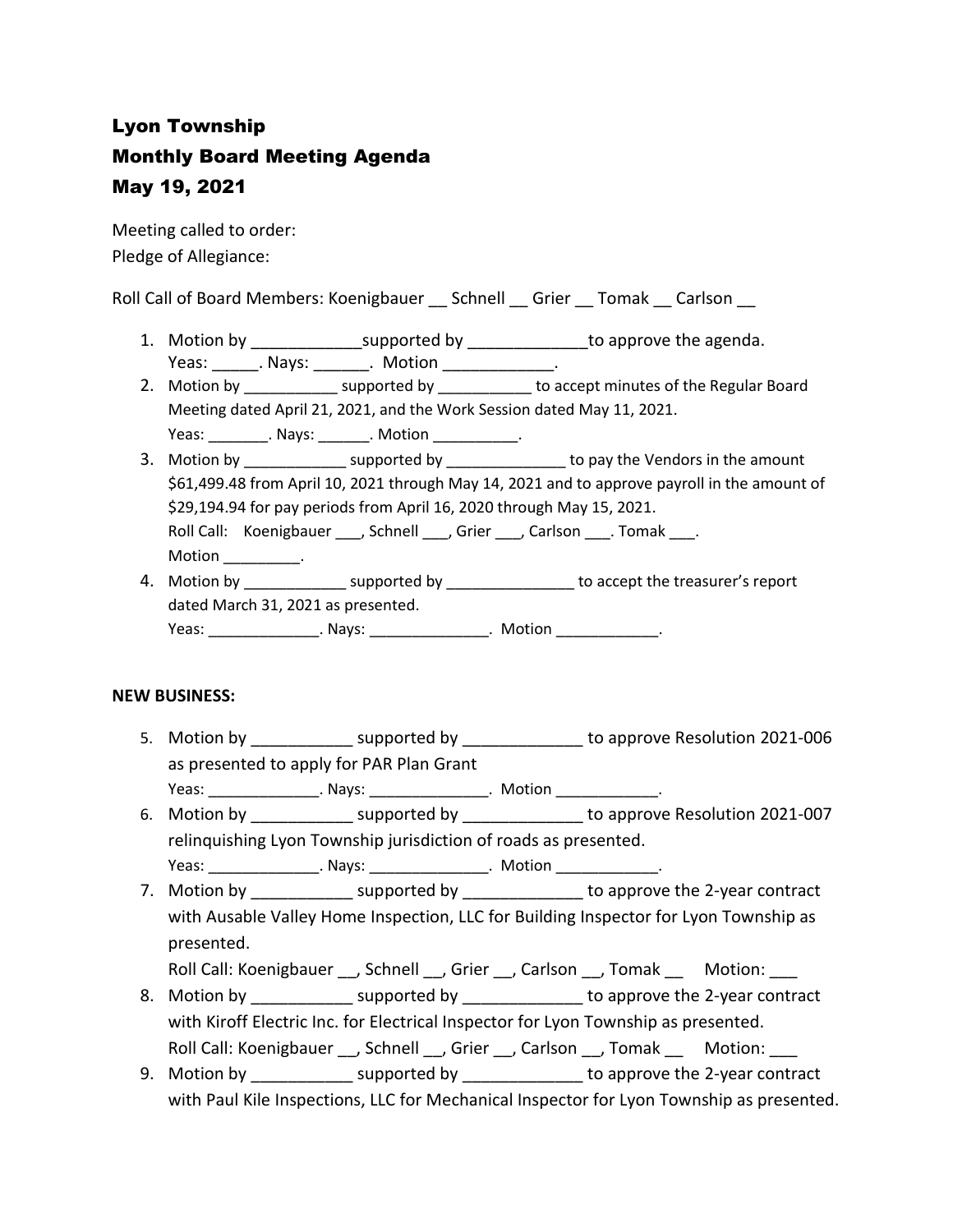Roll Call: Koenigbauer \_\_, Schnell \_\_, Grier \_\_, Carlson \_\_, Tomak \_\_ Motion: \_\_\_

- 10. Motion by \_\_\_\_\_\_\_\_\_\_\_ supported by \_\_\_\_\_\_\_\_\_\_\_\_\_ to approve the 2-year contract with Paul Kile Inspections, LLC for Plumbing Inspector for Lyon Township as presented. Roll Call: Koenigbauer \_\_, Schnell \_\_, Grier \_\_, Carlson \_\_, Tomak \_\_ Motion: \_\_\_
- 11. Motion by \_\_\_\_\_\_\_\_\_\_\_\_ supported by \_\_\_\_\_\_\_\_\_\_\_\_\_\_ to approve the temporary contract with Joe Durand for Building Inspector for Lyon Township, if needed, as presented.

Roll Call: Koenigbauer \_\_, Schnell \_\_, Grier \_\_, Carlson \_\_, Tomak \_\_ Motion: \_\_

- 12. Motion by the supported by the approve the contract with Soils & Structures for Geo Technical Investigation of GLUA proposed Waste Water Treatment Plant in the amount up to \$8,225.00, as presented. Roll Call: Koenigbauer . Schnell . Grier . Carlson . Tomak Motion:
- 13. Motion by the supported by to approve the contract with Peterson Environmental LLC for preliminary Wetland Evaluation and Threatened and Endangered Species Review of GLUA proposed Waste Water Treatment Plant in the amount up to \$2,500.00, as presented.

Roll Call: Koenigbauer \_\_, Schnell \_\_, Grier \_\_, Carlson \_\_, Tomak \_\_ Motion: \_\_\_

- 14. Motion by \_\_\_\_\_\_\_\_\_\_\_, supported by \_\_\_\_\_\_\_\_\_ to approve the contract with RESCOM Environmental Corp. for Archaeological Services Proposal Higgins Lake Force Main in the amount up to \$5,500.00, as presented. Roll Call: Koenigbauer \_\_, Schnell \_\_, Grier \_\_, Carlson \_\_, Tomak \_\_ Motion: \_\_\_
- 15. Motion by the supported by to approve the contract with RESCOM Environmental Corp. for Archaeological Services Proposal Higgins Lake WWTF-143 Acre Parcel in the amount up to \$9,500.00, as presented. Roll Call: Koenigbauer , Schnell , Grier , Carlson , Tomak Motion:
- 16. Motion by \_\_\_\_\_\_\_\_\_\_ supported by \_\_\_\_\_\_\_\_\_\_\_ to approve Resolution 2021-008 appointing board members to GLUA as presented Yeas \_\_\_\_\_\_ Nays \_\_\_\_ M \_\_\_\_
- 17. Motion by \_\_\_\_\_\_\_\_\_\_\_, supported by \_\_\_\_\_\_\_\_\_ to approve the purchase of materials to construct the Lyon Township Parks Swim Buoys in the amount not to exceed \$3,000.00

```
Roll Call: Koenigbauer __, Schnell __, Grier __, Carlson __, Tomak __ Motion: ___
```
18. Motion by \_\_\_\_\_\_\_\_\_\_\_\_\_\_\_\_ supported by \_\_\_\_\_\_\_\_\_\_\_ for Lyon Township to formally adopt, per OMA, a 3 minute time allotment per person during Public Comments, unless additional time is allotted by chairperson

Yeas \_\_\_\_\_ Nays \_\_\_\_ M \_\_\_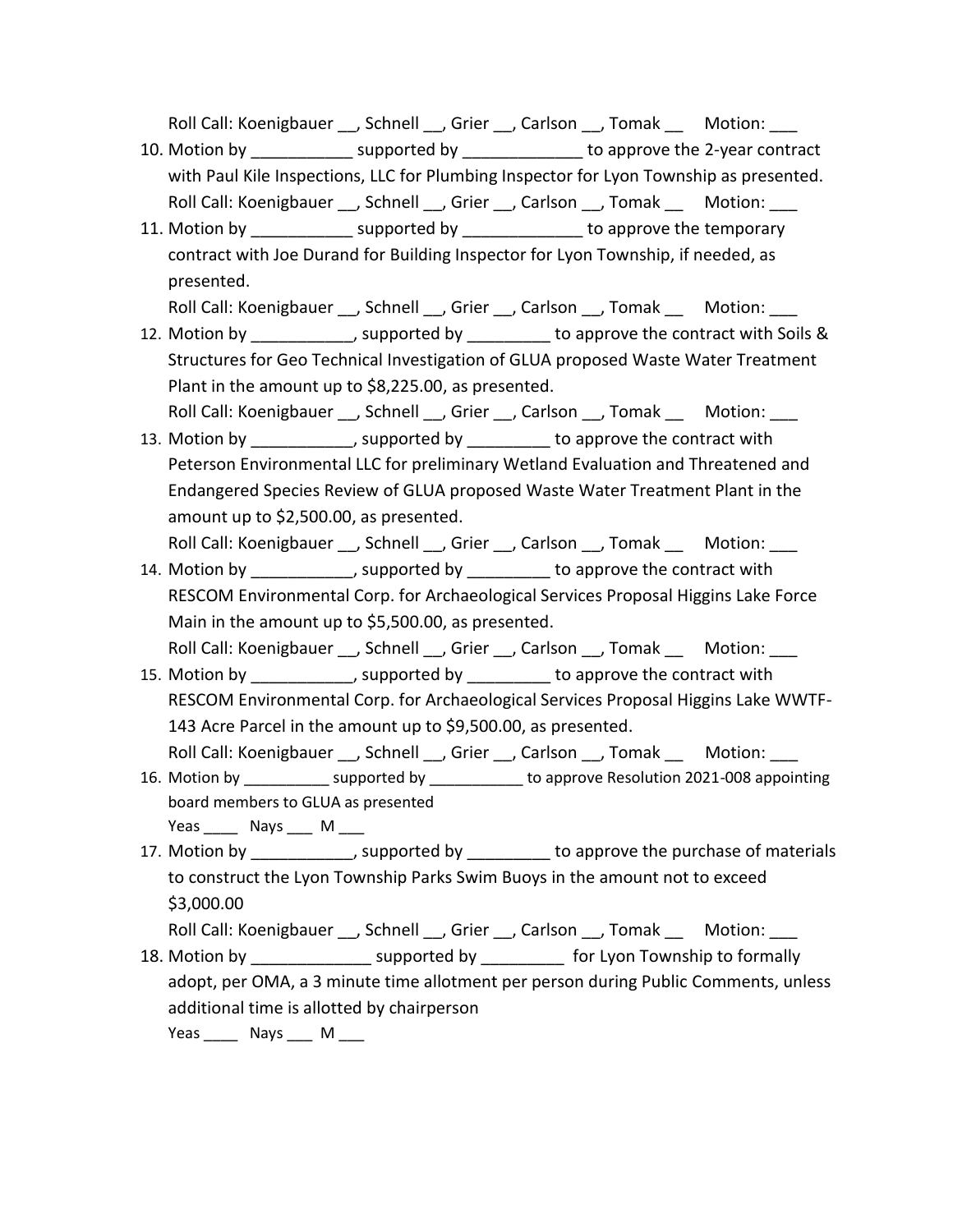#### **CORRESPENDENCE:**

#### **DEPARTMENT REPORTS:**

### **W. Cleeves:**

Fire Department:

## **Dailey:**

Cemetery:

# **Stabinski:**

Ordinance:

# **JC Holder:**

Parks:

Maintenance:

### **Carlson:**

Planning Commission:

Recreation Committee:

## **Tomak :**

Library:

# **Cook:**

HLUA:

# **Supervisor:**

Trash:

Building**:**

### **BOARD COMMENTS:**